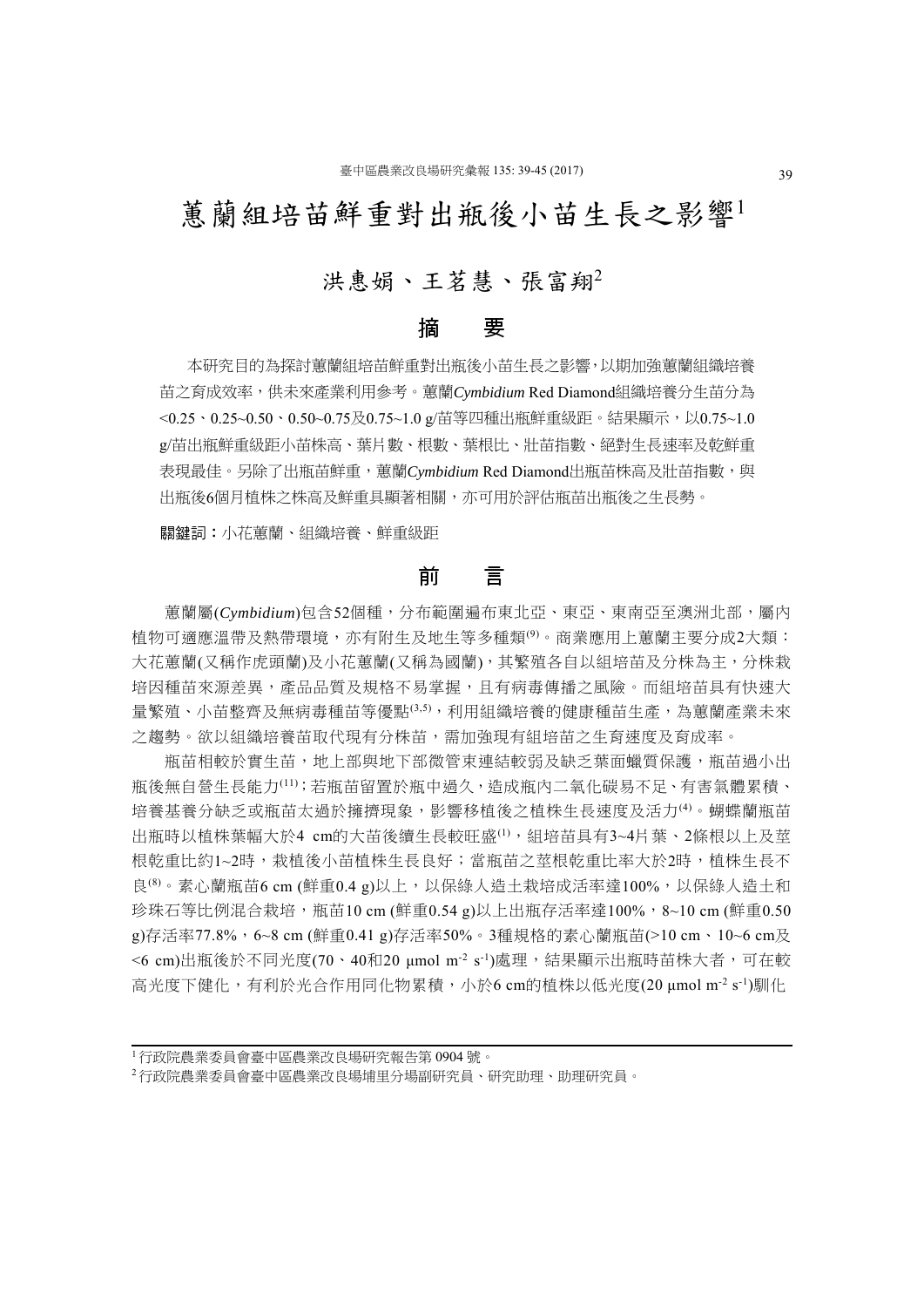為佳(6)。文心蘭*Gomesa* Golden Shower 'Red Spot'及*Oncidesa* Gower Ramsey以第二次繼代後16 週時出瓶苗鮮重最高,出瓶90天後12週出瓶者之鮮重增加量較高,但不同品種如*Onc.* Sharry Baby 'Sweet Fragrance'及*Onc.* Tdares Golden Mine 'Taichung No.1 Gold Coins'生長量以第二次 繼代16週後出瓶最高;而8週出瓶者之植株發育最差(7)。不同葉面積及莖長之馬鈴薯(*Solanum tuberosum* L.)出瓶苗後續生長,以葉面積較大、莖長較長者後續生長較佳,顯示較大之出瓶 苗自身自營生長能力較強者,出瓶後生長勢較佳(14),組培苗以不同培養時間出瓶影響出瓶後 的生長速率,瓶內培養時間適當與否,影響瓶苗的品質及出瓶後的生長速率。

本試驗目的為評估不同鮮重級距出瓶對蕙蘭幼苗期生長之影響,了解蕙蘭組培苗出瓶最 佳植株鮮重級距,期待找出較適合蕙蘭小苗生長發育之出瓶時機,建立標準化的蕙蘭生產模 式,供日後研究及栽培應用之參考。

## 材料與方法

#### 一、試驗材料及栽培環境

材料採用蕙蘭*Cym.* Red Diamond之分生組織培養苗,地點為臺中區農業改良場埔里分 場,位於南投縣魚池鄉,海拔約625 m,栽培於塑膠布溫室,具可活動收張之50%針織黑色外 遮陰網及50%平織銀黑色內遮陰網,配備內循環風扇及微噴霧系統,溫度介於20~35℃間,光 度約10,000~20,000 lux。供試植株之病蟲害防治,依植物保護手冊建議實行。

#### 二、試驗方法

蕙蘭*Cym.* Red Diamond分生組織培養苗依植株鮮重分級進行試驗,分級標準為A. <0.25 g、B. 0.25~0.5 g、C. 0.5~0.75 g及D. 0.75~1.0 g等,各重量等級植株之性狀如表一,每個等級 各50株,以0.5 g為界,分別定植於72孔穴盤及2寸(盆口直徑6 cm、盆高9 cm)黑色塑膠軟盆, 栽培介質使用水苔(Platinum AA等級;智利產),定植後14日開始施用易溶性複合肥料(花寶2 號,N-P<sub>2</sub>O<sub>5</sub>-K<sub>2</sub>O 20-20-20),肥料濃度為1 g · L<sup>-1</sup>,每盆定量50 ml之肥料溶液,之後每7日施 肥一次,於試驗開始後第6個月調查。

表一、蕙蘭 *Cymbidium* Red Diamond 出瓶苗不同鮮重級距之植株生育性狀

| $m_{\rm H,III}$ gruuvo |              |             |             |            |        |  |
|------------------------|--------------|-------------|-------------|------------|--------|--|
| Plantlet fresh         | Plant height | No. of leaf | No. of root | Shoot/root | Health |  |
| weight at deflask      | (cm/plant)   | (no./plant) | (no./plant) | ratio      | index  |  |
| $< 0.25$ g             | 7.40         | 2.6         | 1.4         | 1.18       | 0.05   |  |
| $0.25 - 0.50$ g        | 10.04        | 3.0         | 2.0         | 4.32       | 0.14   |  |
| $0.50 - 0.75$ g        | 12.60        | 3.0         | 2.6         | 2.47       | 0.59   |  |
| $0.75 \sim 1.0$ g      | 12.80        | 3.0         | 2.8         | 2.08       | 0.91   |  |

Table 1. The growth characteristics of *Cymbidium* Red Diamond deflasked plantlets in various fresh weight grades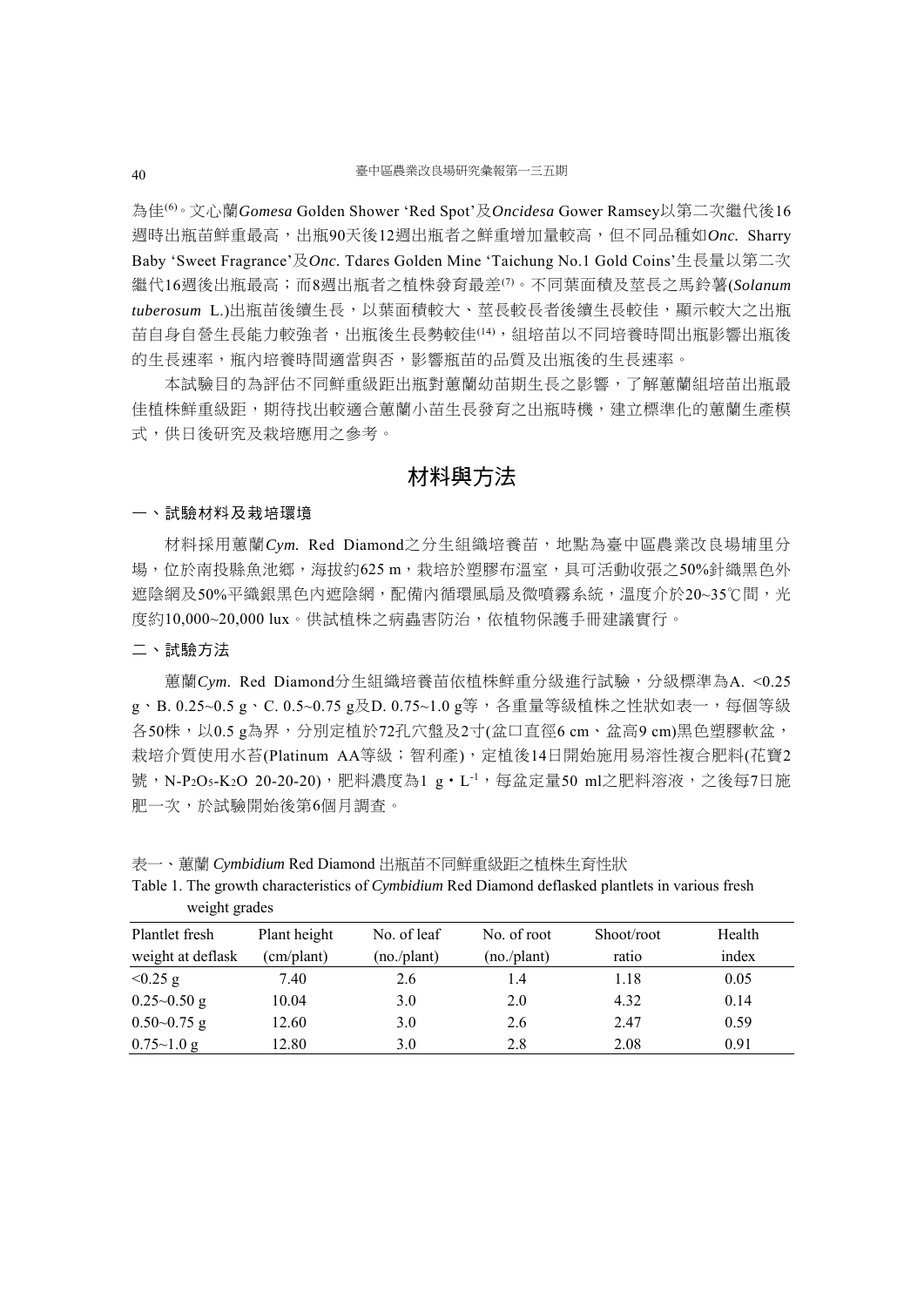#### 三、試驗調查項目

調查葉片數、株高;將植株分成地上部(Shoot)及地下部(Root),分別秤重記錄其鮮重, 再分別以70℃烘乾24 hrs後記錄乾重;壯苗指數(health index) [(葉片數/株高(cm)+地下部乾重/ 地上部乾重)×全株乾重(g)] (修改自Lui *et al*., 2015)及絕對生長速率(absolute growth rate, G value) [全株乾物重增加量(g)×1000/生育日數]<sup>(9),</sup>評估不同瓶苗等級對幼苗品質之影響,每次 調查由各處理中隨機選10株調查。

### 四、統計分析

試驗調查資料以CoStat 6.3統計軟體(CoHort Software, USA)進行統計變方分析(analysis of variance, ANOVA), 以最小顯著差異分析(least significant difference, LSD)比較各處理間差異 是否達顯著水準。

## 結果與討論

蕙蘭*Cym.* Red Diamond分生組織苗,分別以A (<0.25 g)、B (0.25~0.50 g)、C (0.50~0.75 g) 及D (0.75~1.0 g)分為4種鮮重級距,經6個月栽培管理後,生育調查結果如表二及表三,4種鮮 重級距株高分別為15.25、16.35、17.95及20.30 cm,葉片數分別為5.8、6.2、7.8及8.5片,根數 分別為5.5、6.9、9.0、9.6條,葉根比分別為1.43、1.55、2.09及2.33,壯苗指數分別為0.53、 0.62、1.09及1.39,絕對生長速率分別為0.92、1.36、2.03及2.98 mg•D-1,地上部鮮重分別為0.90、 1.32、1.96及2.42 g,地上部乾重分別為0.14、0.18、0.31及0.41 g,地下部鮮重分別為1.30、 1.97、4.03及5.66g,地下部乾重分別為0.06、0.11、0.17及0.25g,總鮮重分別為2.21、3.29、 5.96及8.08 g,總乾重分別為0.20、0.29、0.48及0.67 g。結果顯示,不論葉數、根數、株高、 根葉比、壯苗指數、絕對生長速率、地上部、地下部乾鮮重及總重,均有隨出瓶時重量增加 而增加的趨勢,顯示植株後續生長狀況與其出瓶鮮重有關,出瓶時鮮重越重,植株生長情形 較佳。以出瓶0.75~1.0 g重量級距小苗後續生長勢最強,環境適應性佳,栽培管理6個月後, 植株之生長速度及健壯程度最高。

| Plantlet fresh    | Plant height        |                  | No. leaves No. roots per Shoot /root Health index |                   |       | G value           |  |
|-------------------|---------------------|------------------|---------------------------------------------------|-------------------|-------|-------------------|--|
| weight at deflask | (cm)                | per plantlets    | plantlets                                         | ratio             |       |                   |  |
| $< 0.25$ g        | 15.25c <sup>1</sup> | 5.8b             | 5.5c                                              | 1.43 <sub>b</sub> | 0.53c | 0.92d             |  |
| $0.25 - 0.50$ g   | 16.35 <sub>bc</sub> | 6.2 <sub>b</sub> | 6.9 <sub>b</sub>                                  | 1.55b             | 0.62c | 1.36c             |  |
| $0.50 - 0.75$ g   | 17.95b              | 7.8a             | 9.0a                                              | 2.09a             | 1.09b | 2.03 <sub>b</sub> |  |

0.75-1.0 g 20.30a 8.5a 9.6a 2.33a 1.39a 2.98a

表二、蕙蘭 *Cymbidium* Red Diamond 出瓶苗不同鮮重級距對栽培 6 個月後植株生育性狀之影響 Table 2.The growth performance of different fresh weight grades of *Cymbidium* Red Diamond deflasked plantlet after 6- month cultivation

<sup>1</sup> Means in the column followed by a different letter are significantly different at p<0.05 by LSD test.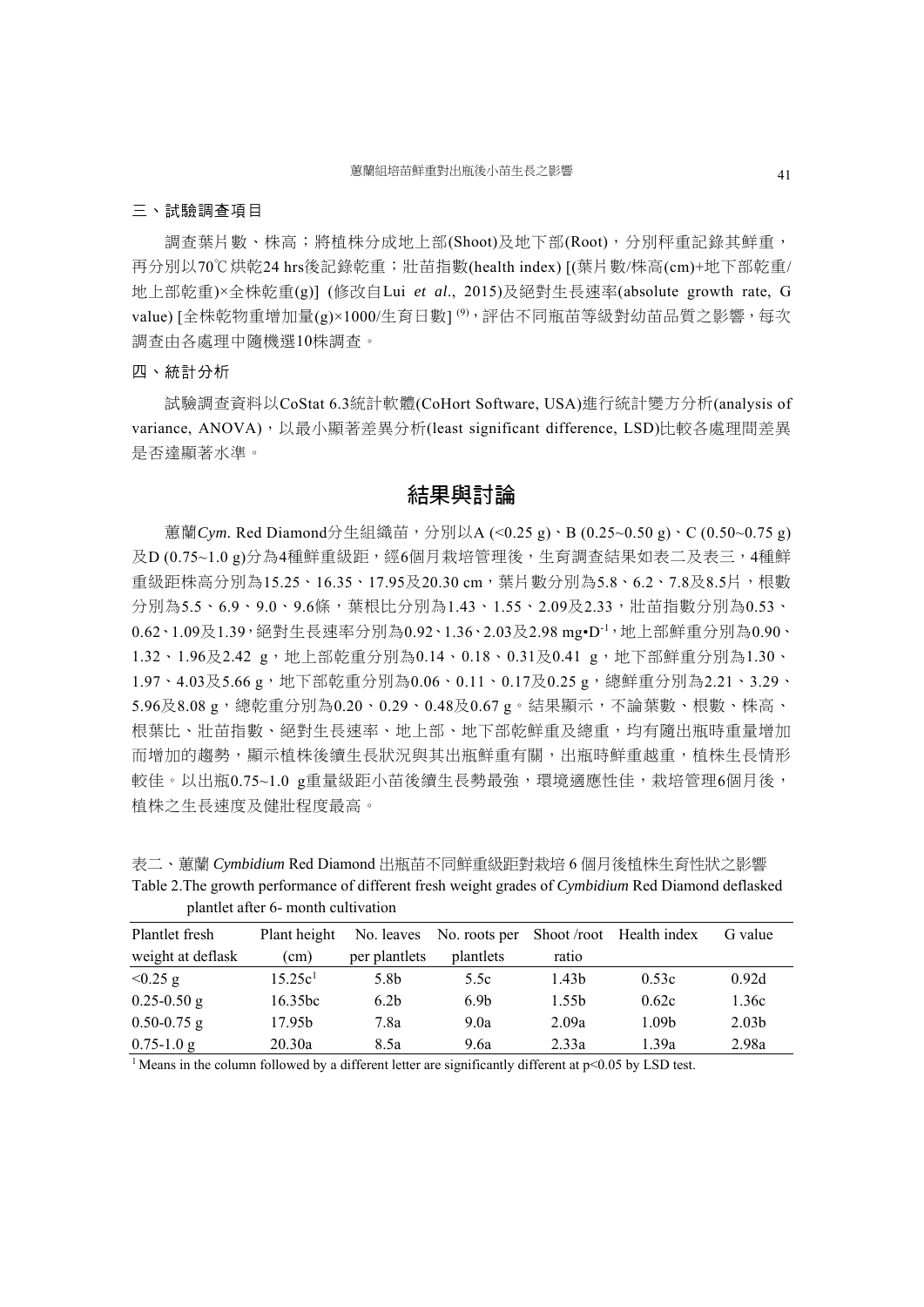表三、蕙蘭 *Cymbidium* Red Diamond 出瓶苗不同鮮重級距對栽培 6 個月後植株地上部、根部及全株 之乾、鮮重之影響

Table 3.The performance of fresh and dry weight of above ground part, roots and whole plant in different fresh weight grades of *Cymbidium* Red Diamond deflasked plantlet after 6-month cultivation.

| Plantlet fresh weight | Shoot weight (g/plant) |                   | Root weight (g/plant) |                   | Total weight (g/plant) |                   |
|-----------------------|------------------------|-------------------|-----------------------|-------------------|------------------------|-------------------|
| at deflask            | Fresh                  | Dry               | Fresh                 | Dry               | Fresh                  | Dry               |
| $< 0.25$ g            | 0.90d <sup>1</sup>     | 0.14d             | 1.30c                 | 0.06d             | 2.21d                  | 0.20d             |
| $0.25 - 0.50$ g       | 1.32c                  | 0.18c             | 1.97c                 | 0.11c             | 3.29c                  | 0.29c             |
| $0.50 - 0.75$ g       | 1.96b                  | 0.31 <sub>b</sub> | 4.03 <sub>b</sub>     | 0.17 <sub>b</sub> | 5.96 <sub>b</sub>      | 0.48 <sub>b</sub> |
| $0.75 - 1.0$ g        | 2.42a                  | 0.41a             | 5.66a                 | 0.25a             | 8.08a                  | 0.67a             |
| $1 - 1$               |                        |                   |                       |                   |                        |                   |

<sup>1</sup> Means within each column followed by the different letter are significantly different at p<0.05 by LSD test.

蕙蘭Cym. Red Diamond分生苗出瓶後之後續表現,與其出瓶重量級距有關,以較高鮮重 級距出瓶之小苗,出瓶後續表現較佳,結果與馬鈴薯組培苗不同葉面積及莖長分等之結果類 似,顯示出瓶前小苗之生長狀態越佳,且小苗帶葉、有較大之葉面積或萃長者,出瓶後之小 苗自營生長能力越強,同樣栽培時間內有較大之生長量(14),組織培養苗之健壯度及轉換自營 生長之能力,為出瓶後生長速度之關鍵。不同苗齡組培苗文心蘭*Onc.* Sharry Baby 'Sweet Fragrance'及Onc. Tdares Golden Mine 'Taichung No.1 Gold Coins', 其在瓶内繼代時間較長、 植株較大者,出瓶3個月表現亦較佳(7)。目前玉華四季蘭以株高7~10 cm,帶有2~4條3 cm之粗 壯根系即可出瓶<sup>(5),</sup>與本試驗規格A及B類似,但本試驗結果顯示,出瓶苗規格可略為放大, 組培苗高度達12.8 cm, 帶有3片葉及2.8條根時出瓶效果較佳。

文心蘭不同繼代時間出瓶結果有品種間差異,*Gom.* Golden Shower 'Red Spot'及*Onc*. Gower Ramsey等品種過老的小苗出瓶後表現反而不佳(7),因此培植體留置於瓶中時間仍有其 侷限,培植時間過久、瓶內環境惡化,仍會影響出瓶後生長,不同品種之適合出瓶時間仍有 差異性。

為建立種苗出瓶時品質與後續生長量之相關性,達快速評估種苗出瓶後續生長之適應 性,本試驗檢視蕙蘭*Cym.* Red Diamond壯苗指數(葉片數/株高+地下部重/地上部重)×全株乾物 重(g)與培養6個月後之全株鮮重之相關性,其與培養6個月後株高(R=0.6292, P=0.003)及總鮮 重(R=0.7221, P=0.0003)相關性,較出瓶株高與培養6個月後總鮮重(R=0.7163, P=0.0004)高(圖 一)。然而綜觀出瓶株高、根數及壯苗指數,出瓶時株高與壯苗指數,皆與培養6個月後之株 高及總鮮重達顯著相關水準(P<0.05),而出瓶根數與培養6個月後鮮重亦有顯著相關。因此, 若要評估瓶苗出瓶後之生長狀態,壯苗指數為最佳之指標;而株高亦可有效評估出瓶生長狀 態,且較壯苗指數簡便,可做為日後發展出瓶標準規格指標。

綜合本試驗結果顯示,蕙蘭小苗出瓶鮮重較重者,後續小苗生長情形較佳。因此當前利 用蕙蘭組培苗繁殖蕙蘭之技術,可適度拉長培植體培養時間,培養較健壯之組織培養苗,較 重之小苗後續自營生長狀態較佳,可縮短現有出瓶後栽培時間及減少空間需求,提升產業對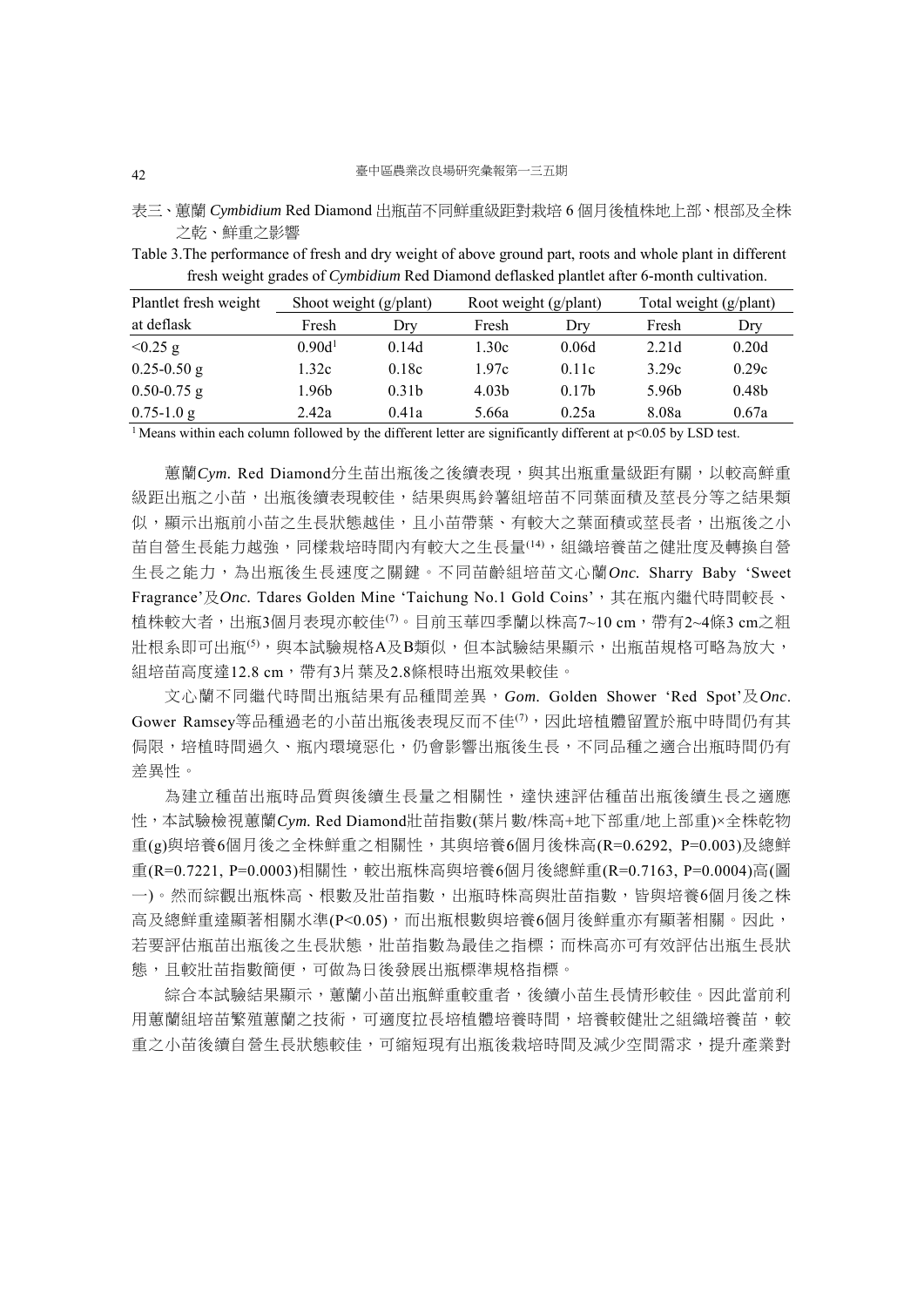組織培養苗之接受度,改善現有分株苗品質、規格不易掌握及人力分級需求問題。然而,各 品種之最適鮮重級距、瓶內培養時間仍有差異,仍需後續試驗加以驗證。



- 圖一、蕙蘭 *Cymbidium* Red Diamond (A)不同出瓶苗壯苗指數與植株鮮重及(B)不同出瓶苗株高與出 瓶後 6 個月小苗植株鮮重之關係
- Fig. 1. Relationships (A) between health index with total fresh weight and (B) between plant height with total fresh weight of *Cymbidium* Red Diamond deflasked plantlets after 6-month cultivation

## 參考文獻

- 1. 王明吉 1991 蝴蝶蘭幼年性、光度對生長與開花之影響及葉片酸度之變化 國立臺灣大學園 藝學研究所碩士論文。
- 2. 邱燕欣、陳威臣、陳金枝 2011 蕙蘭健康種苗生產與特定病毒檢測管控體系之建立 花卉研 究團隊研究現況與展望研討會專刊 p.41-50 行政院農業委員會農業試驗所編印。
- 3. 林春良 2015 臺灣蕙蘭產業現況 p.3-20 2015國蘭產業研討會 行政院農業委員會臺中區 農業改良場特刊130號。
- 4. 徐淑芬、林瑞松 2004 朵麗蝶蘭組培苗出瓶期對瓶苗品質生育之影響 興大園藝 29: 51-66。
- 5. 張正、陳威臣 2010 小花蕙蘭種苗繁殖 p.42-54 小花蕙蘭生產作業手冊 行政院農業委員 會臺中區農業改良場特刊106號。
- 6. 張莉欣 1994 培養基成分對素心蘭根莖生長與分化及光度對幼苗生長之影響 國立臺灣大 學園藝學研究所碩士論文。
- 7. 陳姿翰、易美秀、魏芳明 2011 瓶苗出瓶適期對文心蘭幼苗生育之影響 臺中區農業改良場 研究彙報 112: 15-24。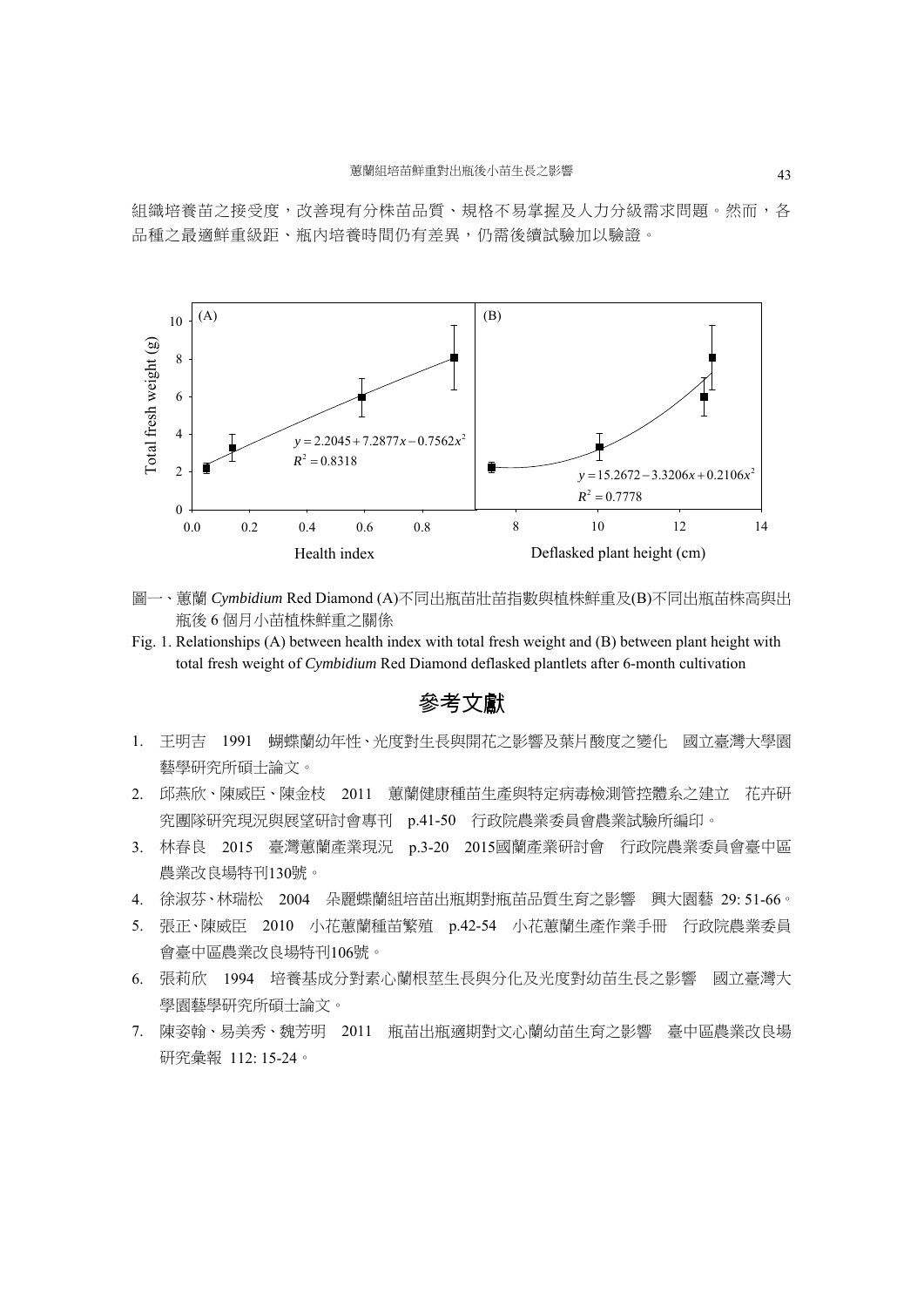- 8. 蔣若珊 2012 蝴蝶蘭組培苗品質及礦物元素分析 國立中興大學園藝學系碩士論文。
- 9. Du Puy, D. and P. Cribb. 2007. The Genus Cymbidium. Kew. London.
- 10. Erickson, R. O. 1976. Modeling of plant growth. Annual Review of Plant Physiology 27: 407-434.
- 11. Grout, B. and M. Aston. 1978. Modified leaf anatomy of cauliflower plantlets regenerated from meristem culture. Annals of Botany 42: 993-995.
- 12. Kubota, C., N. Kakizaki, T. Kozai, K. Kasahara, and J. Nemoto. 2001. Growth and net photosynthetic rate of tomato plantlets during photoautotrophic and photomixotrophic micropropagation. HortScience 36: 49-52.
- 13. Liu, J., W. Wang, L. Wang and Y. Sun. 2015. Exogenous melatonin improves seedling health index and drought tolerance in tomato. Plant Growth Regulation 77: 317-326.
- 14. Miyashuta. Y., Y. Kitaya, C. Kubota and T. Kozai. 1996. Photoautotrophic growth of potato plantlets as affected by explant leaf area, fresh weight and stem length. Scientia Horticulturae 65: 199-202.